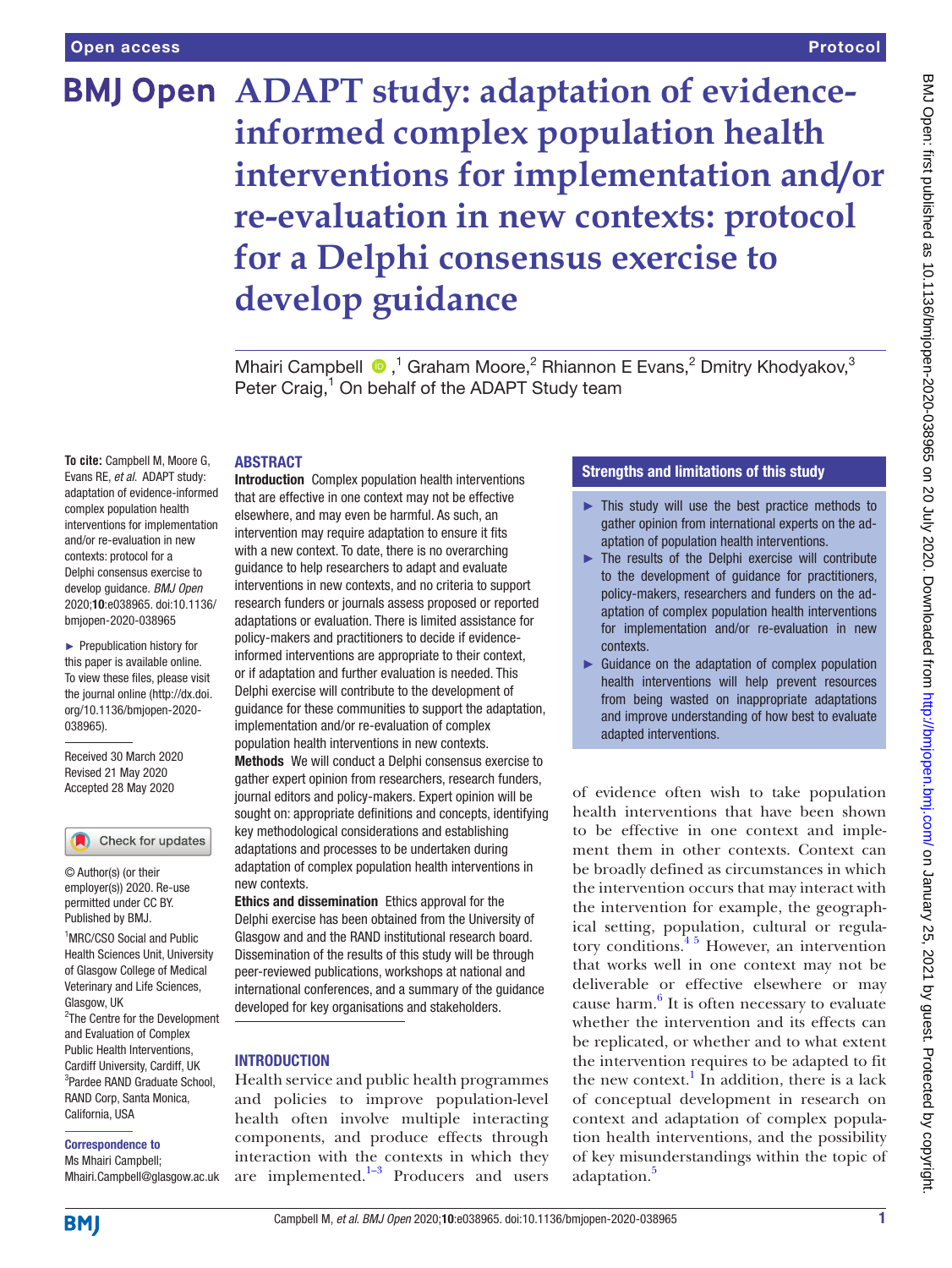Currently, there is no overarching guidance for adaptation of complex population health interventions for implementation and evaluation in other contexts.<sup>[5](#page-4-3)</sup> Such guidance should help practitioners and policy-makers to decide whether complex population health interventions are appropriate for their context, support researchers to adapt interventions for new contexts, and help research funders to decide on the case for supporting adaptation studies. It should, therefore, help producers and users of evidence to avoid wasting resources on inappropriate adaptations of interventions that are unlikely to be effective, or on large-scale evaluations of interventions in new contexts when there is little likelihood of effectiveness.

The ADAPT study aims to provide guidance to practitioners, policy-makers, researchers and funders to support the adaptation of complex population health interventions for implementation and/or re-evaluation in new contexts. The resulting guidance from this study will complement existing guidance on conducting complex interventions,<sup>[1](#page-4-0)</sup> process evaluation<sup>[7](#page-4-4)</sup> and developing complex interventions.<sup>[8](#page-4-5)</sup> This protocol outlines a Delphi consensus exercise, the third of four work packages in the ADAPT study. The first work package of the ADAPT study involved a systematic review of current guidance, $5$ which has identified themes for further investigation within both ongoing qualitative work (the second work package), and a Delphi consensus exercise and consensus meeting (third work package). The fourth work package oversees integration across work packages and dissemination of the finalised guidance. The rationale and overarching objectives of the overall ADAPT study are outlined in Evans *et al*. [9](#page-4-6) We will use a Delphi consensus exercise to solicit input from a large and diverse group of leading researchers, international-level representatives from research funders and academic journals and national-level policy-makers, and explore the existence of consensus among them. We shall develop guidance based on the work packages of the ADAPT Study, which will be finalised after review at a consensus workshop.

## Aim

The Delphi consensus exercise will gather expert opinion from researchers, research funders, journal editors and policy-makers to address the following questions:

What concepts, definitions and nomenclature should be used when conducting and reporting on the adaptation of complex population health interventions in new contexts?

What are the key adaptations to be considered when implementing complex population health interventions in new contexts (eg, adapting the intervention, implementation procedures and/or context)?

What processes should be undertaken when adapting complex population health interventions in a new context?

What criteria should inform the extent of intervention re-evaluation to be undertaken in the new context?

BMJ Open: first published as 10.1136/bmjopen-2020-038965 on 20 July 2020. Downloaded from http://bmjopen.bmj.com/ on January 25, 2021 by guest. Protected by copyright BMJ Open: first published as 10.1136/bmjopen-2020-038965 on 20 July 2020. Downloaded from <http://bmjopen.bmj.com/> on January 25, 2021 by guest. Protected by copyright.

What are the most important methodological considerations when adapting, implementing and/or re-evaluating complex population health interventions in new contexts?

How consistent are views on best practice between researchers, research funders, journal editors and policy-makers?

## **METHODS**

### Advisory group

The ADAPT study has an advisory group comprising leading academic, policy and practitioner experts in the field of complex population health interventions, including representatives of funding bodies. The role of the advisory group is to provide expert advice to the project. The advisory group will be invited to participate in the Delphi consensus exercise and contribute to the consensus meeting.

## Development of Delphi consensus exercise

To develop the Delphi exercise, we will follow recommendations for the best practice in developing reporting guidance.<sup>10</sup> We will conduct a modified Delphi consensus exercise, the standard method for obtaining expert opinion[.11 12](#page-4-8) To do this, we will use the RAND 's ExpertLens system for expert elicitation and stakeholder engagement.[13 14](#page-4-9) The method involves a modified Delphi structure with invited experts providing feedback on potential guidance, followed by repeated iterations of the potential guidance[.13](#page-4-9) The ExpertLens process includes an online discussion of the guidance content among the participating experts. There will be three rounds of online exercises (two surveys and a discussion round), which will be hosted electronically and will have an international reach. The consensus meeting will be hosted in person in the UK, with opportunities for international experts to join remotely.

The initial content for the Delphi consensus exercise is informed by Work Packages 1 (systematic review of existing guidance) and 2 (qualitative work with researchers and other stakeholders involved in adaptation studies) of the ADAPT study.

Work Package 1 aims to understand how adaptations of interventions are conducted, how adaptations to new contexts are explained, and how any existing guidance on the adaptation of interventions is used. To facilitate these aims, Work Package 1 comprises a systematic review of existing guidance, and a scoping review of examples of complex population health interventions that have been adapted for different contexts. The protocol for the systematic review is available, $^{2}$  and the final review is published in Implementation Science.<sup>[5](#page-4-3)</sup> The scoping review protocol is available on the Open Science Framework, and the publication is in preparation.

Work Package 2 aims to understand how intervention adaptation decisions are made and justified, the procedures followed and the use of guidance. Work Package 2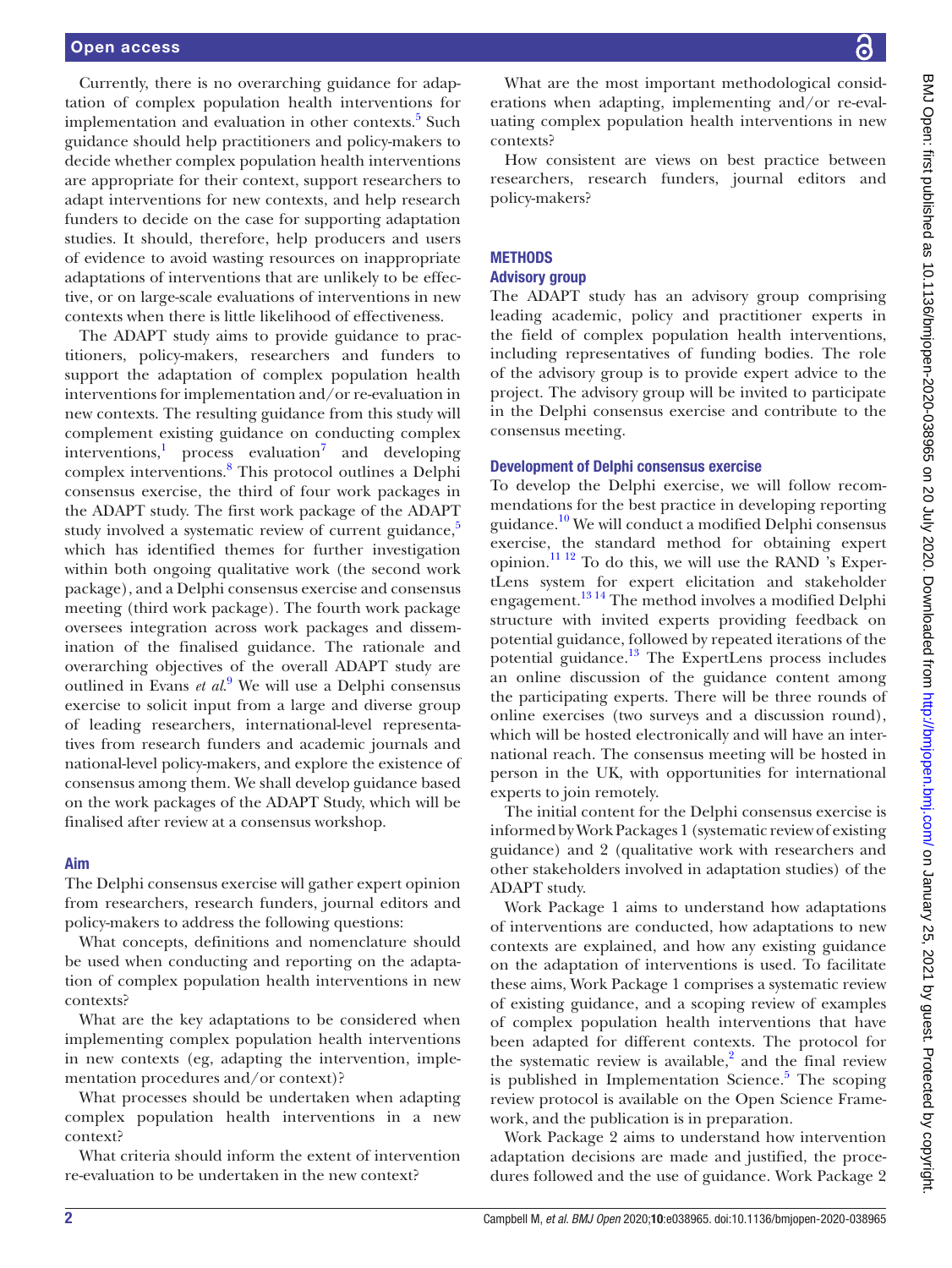consisted of semistructured interviews with researchers, representatives of international-level research funding bodies, peer-reviewers, practitioners and policy-makers with experience of delivering, evaluating or commissioning population health interventions adapted for a new context. Authors of academic articles of intervention adaption were identified from the Work Package 1 systematic review and invited to participate in the Work Package 2 interviews. Relevant stakeholders in the research community were also recruited for Work Package 2, representing funders from international funding boards, journal editors and peer-reviewers of journals reporting on intervention adaptations or examples of adapted and/ or re-evaluated interventions. The respondents for Work Package 2 were identified using a sampling framework for a case study research design of a range of types of population health interventions and evaluation outcomes. The interviews examined: how intervention adaptation, implementation or re-evaluation in new contexts is undertaken; how this is justified and assessed; and how successes or failures in replicating intervention effects are attributed. At the time of writing this protocol for the Delphi component of ADAPT, analyses and write up of qualitative data are in progress.

The results from Work Packages 1 and 2 will be used to identify key issues for Delphi participant consideration. The issues will cover the following categories:

- 1. Concepts, definitions and nomenclature.
- 2. Types of adaptation to be considered.
- 3. Procedures for adaptation.
- 4. Criteria to inform the extent of intervention evaluation to be undertaken.
- 5. Important methodological considerations.

The ExpertLens process will involve developing survey questions, asking respondents to rate and explain the importance of each issue, how it might be refined, how it might be addressed and any issues that have been missed. The opening page will set out the aims of the Delphi consensus exercise, key concepts and terms, predicted time of completion, deadline for responding, data management and reporting. Cognitive question testing will be used with a small group of researchers (n≤5) outside of the study team to finalise format and item wording. Ethical approval for this work package of the ADAPT study has been obtained from the University of Glasgow College of Social Sciences Ethics Committee (reference number 400190054). Ethical approval has also been obtained from the RAND Institutional Research Board where the consensus exercise is being distributed (reference number 2019–0937).

## **Participants**

We will invite around 100 key international experts identified from the reviews in Work Package 1, participants from Work Package 2 interviews, plus additional representatives from researchers, research funders, journal editors and policy-makers identified by study coapplicants. Knowledge within the ADAPT project team and project management group will be used to add to the list of people with professional expertise of adaptation or re-evaluation of complex population health interventions. Respondents will be internationally located. We will aim to achieve a sample of 50 participants.

## **Recruitment**

Potential participants will be contacted via their publicly available work email addresses and invited to participate in the Delphi consensus exercise. The work email addresses will be collected from published journal articles and organisational websites. The email will outline the purpose of the project and provide a weblink to the online consensus exercise. The introductory page of the exercise provides a clear plain language statement explaining the consensus process. The introductory page of the exercise, prior to starting the exercise, includes a consent clause highlighting that by clicking the 'accept' button, the participant is consenting to take part in the consensus exercise. The exercise will be conducted entirely online. To require participants to provide written consent before completing the exercise would be overly onerous on their part. The invitation email, and the introduction to the exercise, will state clearly that the participants are not required to complete the online exercise and that the participant can stop at any stage.

One week prior to the start of round 1, members of the ADAPT team will send an email to individuals, introducing the ADAPT study and providing a participant information sheet. An email will be sent 1day prior to the start of round 1, inviting individuals to participate in the consensus exercise. Up to three email reminders will be sent to non-responders. If response rates are low, up to two of the reminders will be sent from a member of the research team.

The confidentiality of participants will be protected, with responses and discussion comments identified by an allocated username. The consensus exercise data will be stored according to University of Cardiff guidelines for 10 years following completion of the study, and then destroyed, and information provided by participants will be dealt with in accordance with RAND's ExpertLens Data Safeguarding Plan. All links between participants' email addresses and their panel responses will be destroyed by the RAND at the end of the study.

## Structure of the Delphi consensus exercise

The consensus exercise will consist of three rounds: two rating surveys (rounds 1 and 3); and a discussion and feedback panel between rounds 1 and 3 (round 2).

## Round 1

Questions for round 1 will be developed based on findings from Work Package 1 systematic review and scoping review, and Work Package 2 interviews. Participants will be invited to: rate their agreement with the clarity and usefulness of terminology relating to adaptation of interventions; rate their agreement with the description of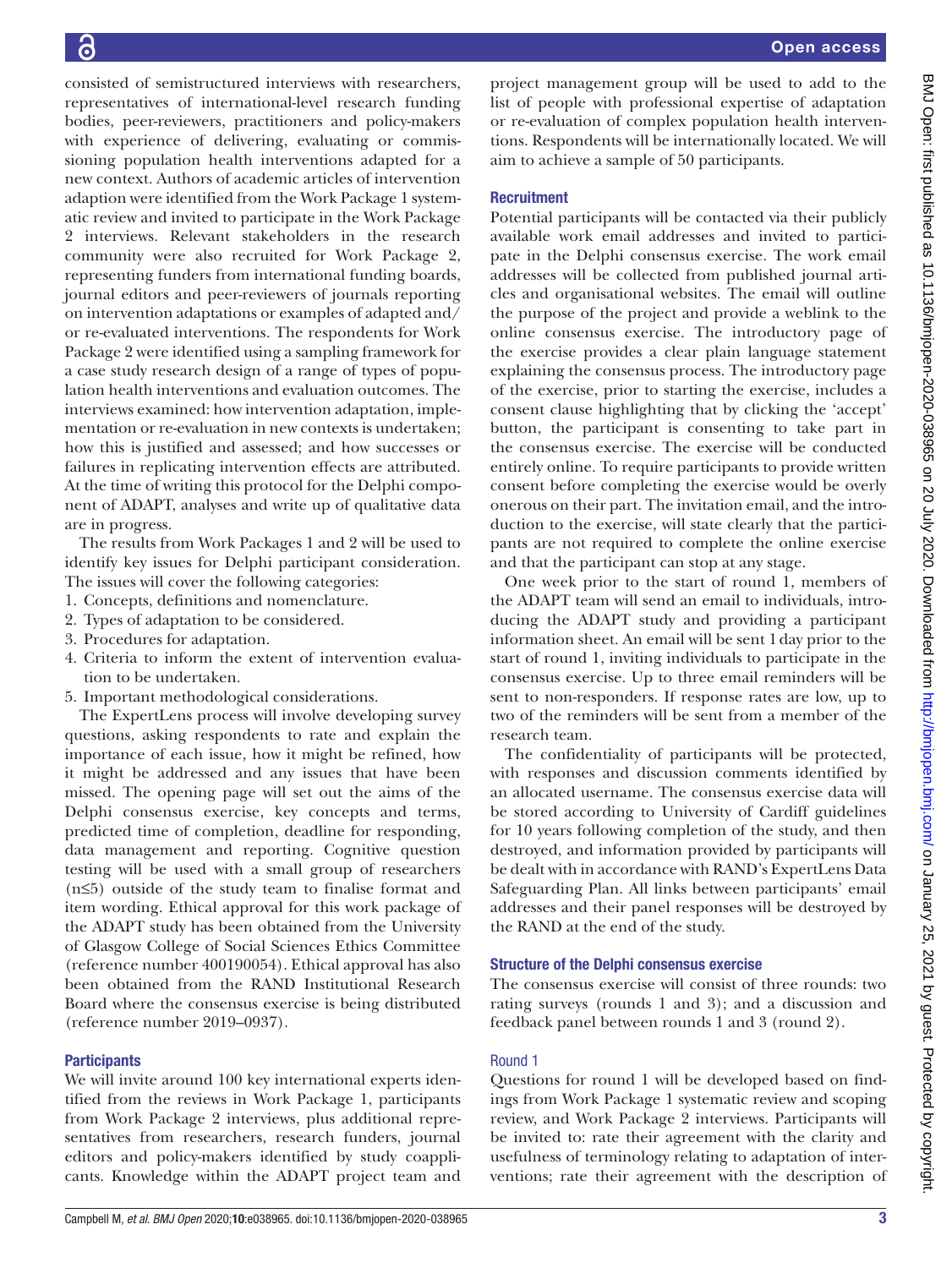characteristics of adaptation of interventions; and rate the importance of processes involved in exploring, developing, delivering and evaluating adaptation of interventions. Each question is presented on a scale from 1 to 9, for example, 1 'not at all important' to 9 'very important', to facilitate analysis of the responses. All items will include space for free-text comments, in which participants will be encouraged to explain their rating.

Round 1 will be available to complete for 1week in the first instance, if necessary this will be extended for a further week. The quantitative responses to round 1 questions will be automatically analysed, calculating mean, median and quartiles, and assessing whether or not consensus has been achieved using the RAND/UCLA Appropriateness Method (RAM).<sup>13 15</sup> 16 The qualitative data will be collated using the framework developed in Work Package 1. See 'Analysis of consensus exercise data section' below for further details on data analysis.

#### Round 2

Participants will be presented with the median and IQR scores for each question, how their own response compared with the group, and whether consensus was achieved. The participants will be invited to participate in an anonymous online discussion of their responses. The aim is for participants to share their perspectives on the responses and issues relating to the round 1 questions. Members of the ADAPT study team will act as moderators for the discussions, following guidance on how to moderate the online discussion.<sup>13 17</sup> If there is little engagement, or discussion is only on one or two issues, we will prompt discussion with unbiased, open-ended questions. The discussion panel is conducted via the ExpertLens software. Researchers and other participants will not be able to identify participants' names.

#### Round 3

Participants will be presented with the results of round 1 and round 2 discussions. Each participant will be able to see the collated results of all participants and their own responses to each round 1 item. Participants will be invited to rate the items again, with the option of 'Use my answer from Round 1' if their round 1 response has not changed for an item, and encouraged to use the text box to explain why their answer has or has not changed.

#### Analysis of consensus exercise data

We will use descriptive statistics to present quantitative data from rounds 1 and 3, and qualitative data from free-text responses will be analysed using the framework developed in Work Package 1. Descriptive statistics will consist of percentage response rates for each rating option, and median and quartile rates of responses. For the framework analysis, data will be coded according to a priori themes, and populated into a framework matrix. The framework developed for Work Packages 1 and 2 will inform the themes for the Delphi analysis framework. Continuity of the framework themes will facilitate direct

comparison of current guidance, current practice and expert opinion. Consensus for each item or statement in the exercise is calculated using the RAM approach.<sup>[15](#page-4-11)</sup> Briefly, consensus involves determining whether the distribution of responses is bimodal and then identifying which tertile the median fell into (eg, scores of 1–3, 4–6 or 7–9 on the 9-point scale).[15 16](#page-4-11) Mean absolute deviation from the median will be used to identify disagreement about an item, with reduction of the mean absolute deviation from the median used to show that consensus is increasing.

#### Draft development and consensus building meeting

The ADAPT study team will draft guidance, informed by the results of the three-round consensus exercise, the earlier work packages. Participants from the Delphi process will be invited to a full-day consensus meeting to review the guidance. We will aim to recruit a maximum of 25 participants from the project advisory group and participants of the Delphi consensus exercise, including policy-makers, representatives of funding boards and academic researchers, to achieve a diverse group of delegates. We will progress through each recommendation in the draft, focusing on areas of agreement and disagreement. Final recommendations for inclusion in the guidance will be agreed through discussion.

Participants of the consensus meeting (as well as invitees who are unable to attend the meeting) will be given the opportunity to provide written comments on these recommendations before coapplicants issue the final guidance, which will be published in a peer-reviewed journal and in extended format on the ADAPT study webpage. In addition to the main guidance, we will develop accessible summaries that are tailored to the different target communities, for example, academic researchers, policymakers, practitioners, in order to support its uptake.

#### Patient and public involvement

No patient involved.

#### ETHICS AND DISSEMINATION

The Delphi consensus exercise has ethical approval from the University of Glasgow College of Social Sciences ethics committee (reference number 400190054) and the RAND institutional research board (reference number 2019–0937).

Dissemination of the results will be through peerreviewed publications, presentations, symposiums and workshops at key national and international academic conferences, and a summary of the guidance will be disseminated to key organisations and stakeholders including policy-makers and practitioners.

Acknowledgements The ADAPT Study is led by REE and GM and as coprincipal investigators, with Hannah Littlecott, Jeremy Segrott, Simon Murphy and Lauren Copeland also of DECIPHer, Cardiff University; PC, MC and Laurence Moore of the MRC/CSO Social and Public Health Sciences Unit at the University of Glasgow; Eva Rehfuess, Ani Movsisyan, Laura Arnold and Lisa Maria Pfadenhauer of Ludwig